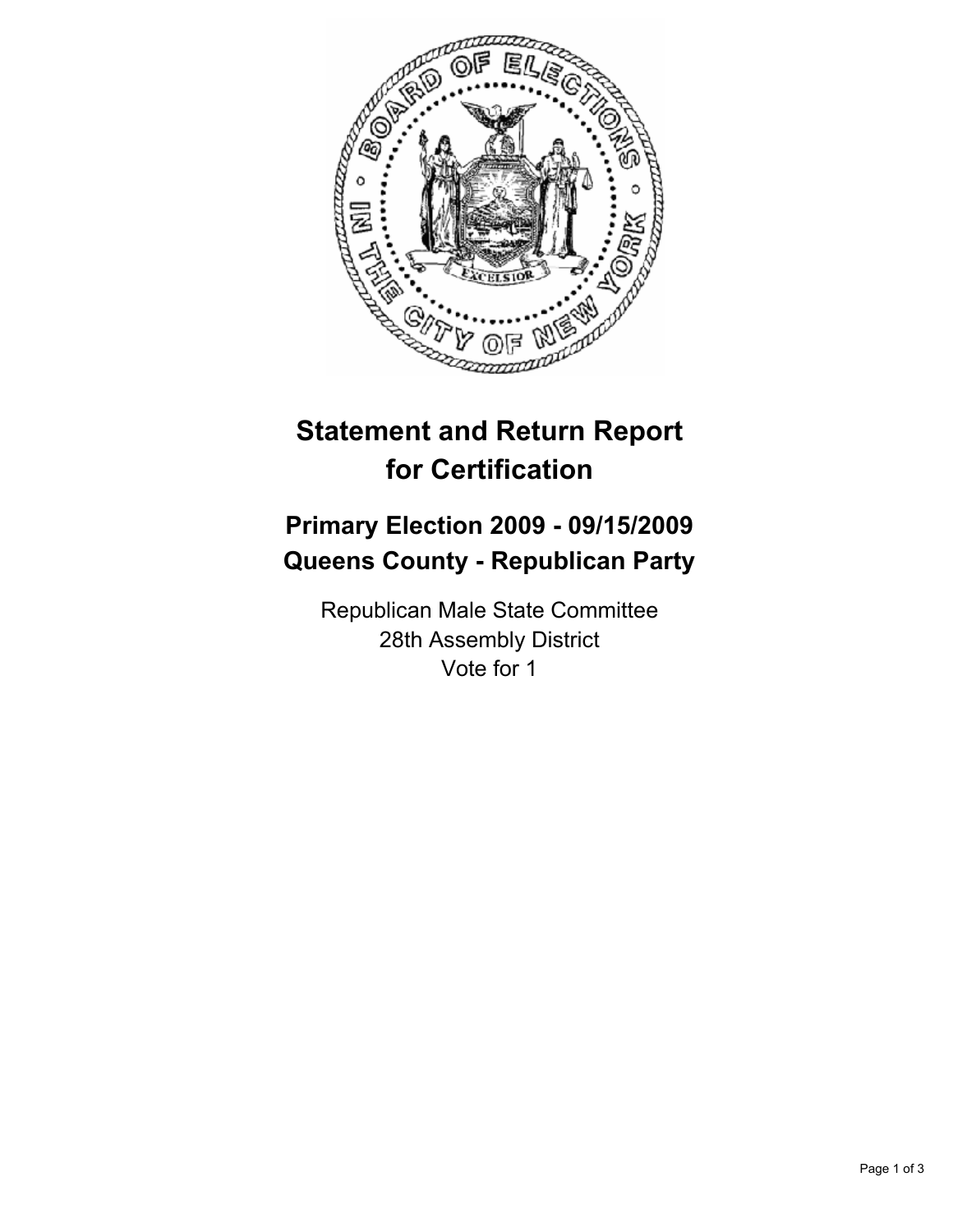

### **Assembly District 28**

| <b>Total Votes</b>     | 958 |
|------------------------|-----|
| <b>BART J HAGGERTY</b> | 548 |
| JAY S GOLUB            | 410 |
| AFFIDAVIT              | 1   |
| ABSENTEE/MILITARY      | 58  |
| <b>EMERGENCY</b>       | 0   |